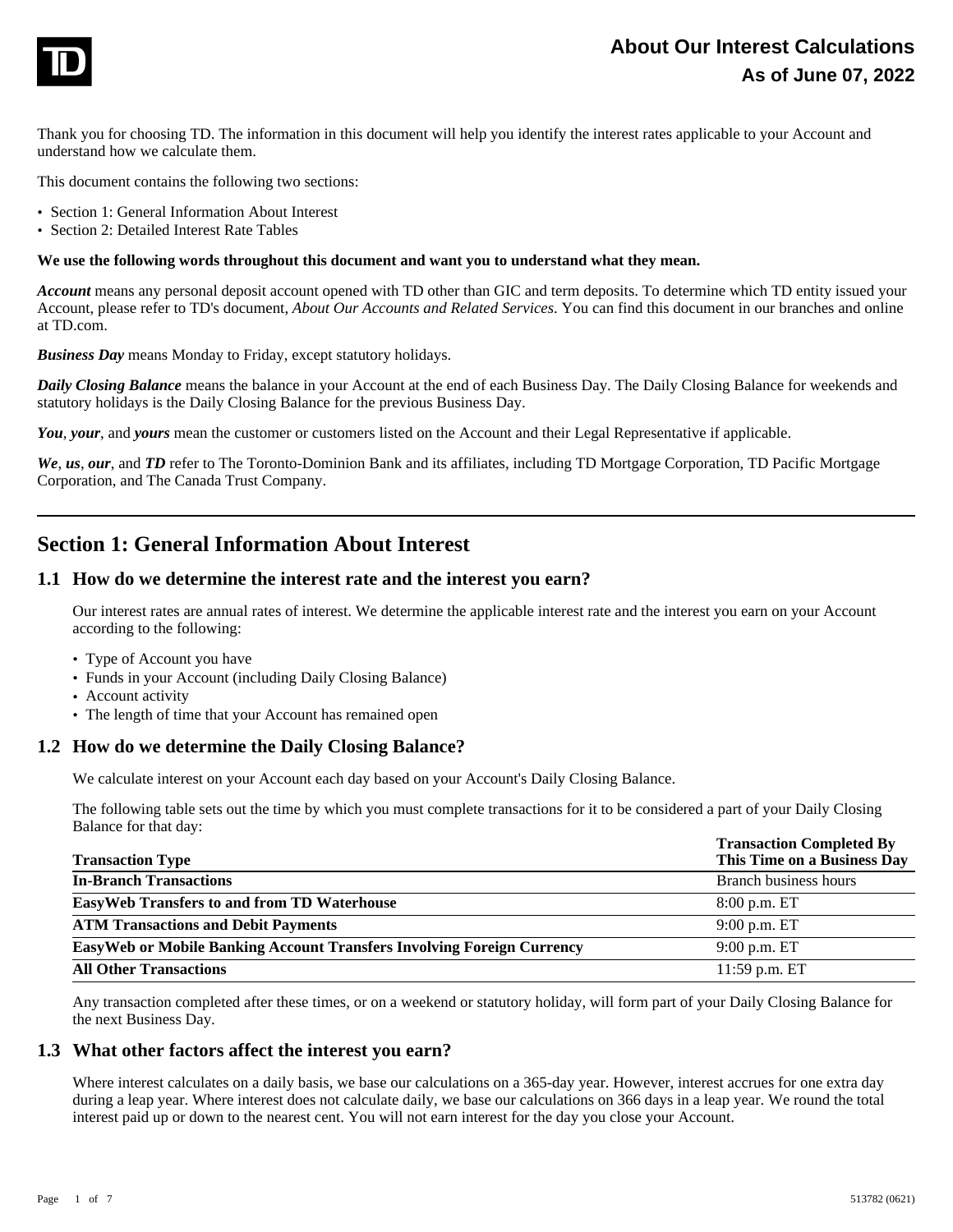

## **1.4 What are Tiers, and how do they affect interest you earn?**

*Tiers* are ranges of amounts with corresponding interest rates. Different Tiers within an account may have different interest rates.

For the purpose of calculating interest, the amounts forming your Daily Closing Balance may be split into different Tiers depending on the account type and as follows:

- **·** Some accounts pay interest on your entire Daily Closing Balance at the interest rate for the Tier to which your entire Daily Closing Balance corresponds
- **·** Some accounts pay interest at one interest rate on the portion of your Daily Closing Balance that falls within a Tier and a different interest rate on the portion of your Daily Closing Balance that falls within another Tier. That means that portions of your Daily Closing Balance may fall within multiple Tiers.

Please carefully read the details set out in the tables below, which outline the Tiers and interest rates that apply to your Account.

## **1.5 When do we pay interest?**

If you earn interest, we pay the accrued interest for the entire month to your Account on the last Business Day of the month, unless otherwise stated in the tables in *Section 2: Interest Rate Tables*. We do not compound interest on any day or include interest in your Daily Closing Balance until we pay it to your Account.

Additionally, if you open an account on the last Business Day of a month, we pay the interest earned on the Daily Closing Balance for that month to your Account on the last Business Day of the following month.

If you close an account, we will pay interest up to the day prior to the account's closing date.

### **1.6 When do interest rates change?**

Interest rates may change without notice. For current interest rates, please consult TD.com or visit any branch.

# **Section 2: Interest Rate Tables**

The tables below set out the interest rates, Tiers, and other information that may affect interest earned on your Account.

#### **CHART 1: CHEQUING ACCOUNTS**

| <b>Chequing Account</b>                                                                                                                         | <b>Daily Closing Balance</b>                                                                                                  | Rate             | <b>Details</b>                                                                                                                                                                                                                                                                 |
|-------------------------------------------------------------------------------------------------------------------------------------------------|-------------------------------------------------------------------------------------------------------------------------------|------------------|--------------------------------------------------------------------------------------------------------------------------------------------------------------------------------------------------------------------------------------------------------------------------------|
| <b>TD All-Inclusive Banking Plan</b> <sup>4</sup><br><b>TD Every Day Chequing</b><br><b>TD Minimum Chequing</b><br><b>TD Unlimited Chequing</b> | No tiers                                                                                                                      | $0.000\%$        | N/A                                                                                                                                                                                                                                                                            |
| <b>TD Student Chequing</b>                                                                                                                      | <b>Portion of Daily Closing Balance</b><br>Up to \$4,999.99<br><b>Portion of Daily Closing Balance</b><br>\$5,000.00 and over | 0.010%<br>0.010% | Different interest rates apply to different<br>portions of your Daily Closing Balance<br>based on the Tiers listed. Interest will be<br>calculated each day by multiplying the<br>interest rate for each Tier by the portion<br>of your Daily Closing Balance in that<br>Tier. |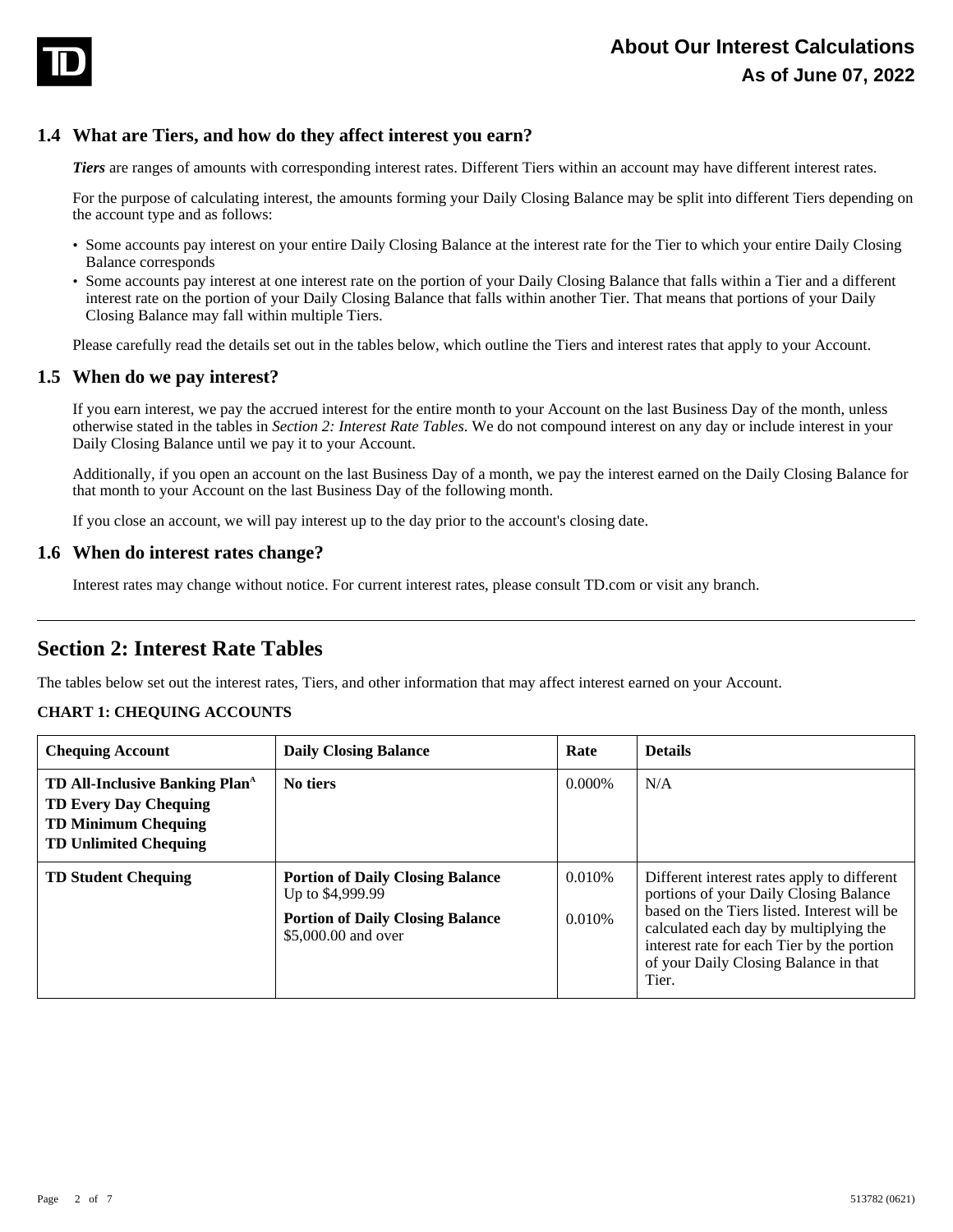

# **About Our Interest Calculations As of June 07, 2022**

#### **CHART 2: SAVINGS ACCOUNTS**

| <b>Savings Account</b>          | <b>Daily Closing Balance</b>                                         | Rate   | <b>Details</b>                                                                                                                                          |
|---------------------------------|----------------------------------------------------------------------|--------|---------------------------------------------------------------------------------------------------------------------------------------------------------|
| <b>TD Every Day Savings</b>     | <b>Total Daily Closing Balance</b><br>Up to \$999.99                 | 0.010% | Only one interest rate applies to your<br>total Daily Closing Balance based on the                                                                      |
|                                 | <b>Total Daily Closing Balance</b><br>\$1,000.00 to \$4,999.99       | 0.010% | Tiers listed. Interest will be calculated<br>each day by multiplying your total Daily<br>Closing Balance by the interest rate for                       |
|                                 | <b>Total Daily Closing Balance</b><br>\$5,000.00 to \$9,999.99       | 0.010% | the Tier to which your total Daily Closing<br>Balance corresponds.                                                                                      |
|                                 | <b>Total Daily Closing Balance</b><br>\$10,000.00 to \$24,999.99     | 0.010% |                                                                                                                                                         |
|                                 | <b>Total Daily Closing Balance</b><br>\$25,000.00 to \$59,999.99     | 0.010% |                                                                                                                                                         |
|                                 | <b>Total Daily Closing Balance</b><br>\$60,000.00 and over           | 0.010% |                                                                                                                                                         |
| <b>TD ePremium Savings</b>      | <b>Total Daily Closing Balance</b><br>Up to \$9,999.99               | 0.000% | Interest will be calculated each day as<br>follows:                                                                                                     |
|                                 | <b>Total Daily Closing Balance</b><br>\$10,000.00 to \$49,999.99     | 0.600% | • By multiplying your total Daily<br>Closing Balance, up to \$1,000,000.00,                                                                             |
|                                 | <b>Total Daily Closing Balance</b><br>\$50,000.00 to \$99,999.99     | 0.600% | by the interest rate for the Tier to which<br>your Daily Closing Balance                                                                                |
|                                 | <b>Total Daily Closing Balance</b><br>\$100,000.00 to \$249,999.99   | 0.600% | corresponds, and<br>• By multiplying the portion of your                                                                                                |
|                                 | <b>Total Daily Closing Balance</b><br>\$250,000.00 to \$1,000,000.00 | 0.600% | Daily Closing Balance, \$1,000,000.01<br>and over, by the interest rate shown in<br>the last Tier.                                                      |
|                                 | <b>Portion of Daily Closing Balance</b><br>\$1,000,000.01 and over   | 0.600% |                                                                                                                                                         |
| <b>TD High Interest Savings</b> | <b>Total Daily Closing Balance</b><br>Up to \$4,999.99               | 0.000% | Interest will be calculated each day as<br>follows:                                                                                                     |
|                                 | <b>Total Daily Closing Balance</b><br>\$5,000.00 to \$49,999.99      | 0.050% | • By multiplying your total Daily<br>Closing Balance, up to \$1,000,000.00,<br>by the interest rate for the Tier to which<br>your Daily Closing Balance |
|                                 | <b>Total Daily Closing Balance</b><br>\$50,000.00 to \$99,999.99     | 0.050% |                                                                                                                                                         |
|                                 | <b>Total Daily Closing Balance</b><br>\$100,000.00 to \$249,999.99   | 0.050% | corresponds, and<br>• By multiplying the portion of your                                                                                                |
|                                 | <b>Total Daily Closing Balance</b><br>\$250,000.00 to \$1,000,000.00 | 0.050% | Daily Closing Balance, \$1,000,000.01<br>and over, by the interest rate shown in<br>the last Tier.                                                      |
|                                 | <b>Portion of Daily Closing Balance</b><br>\$1,000,000.01 and over   | 0.050% |                                                                                                                                                         |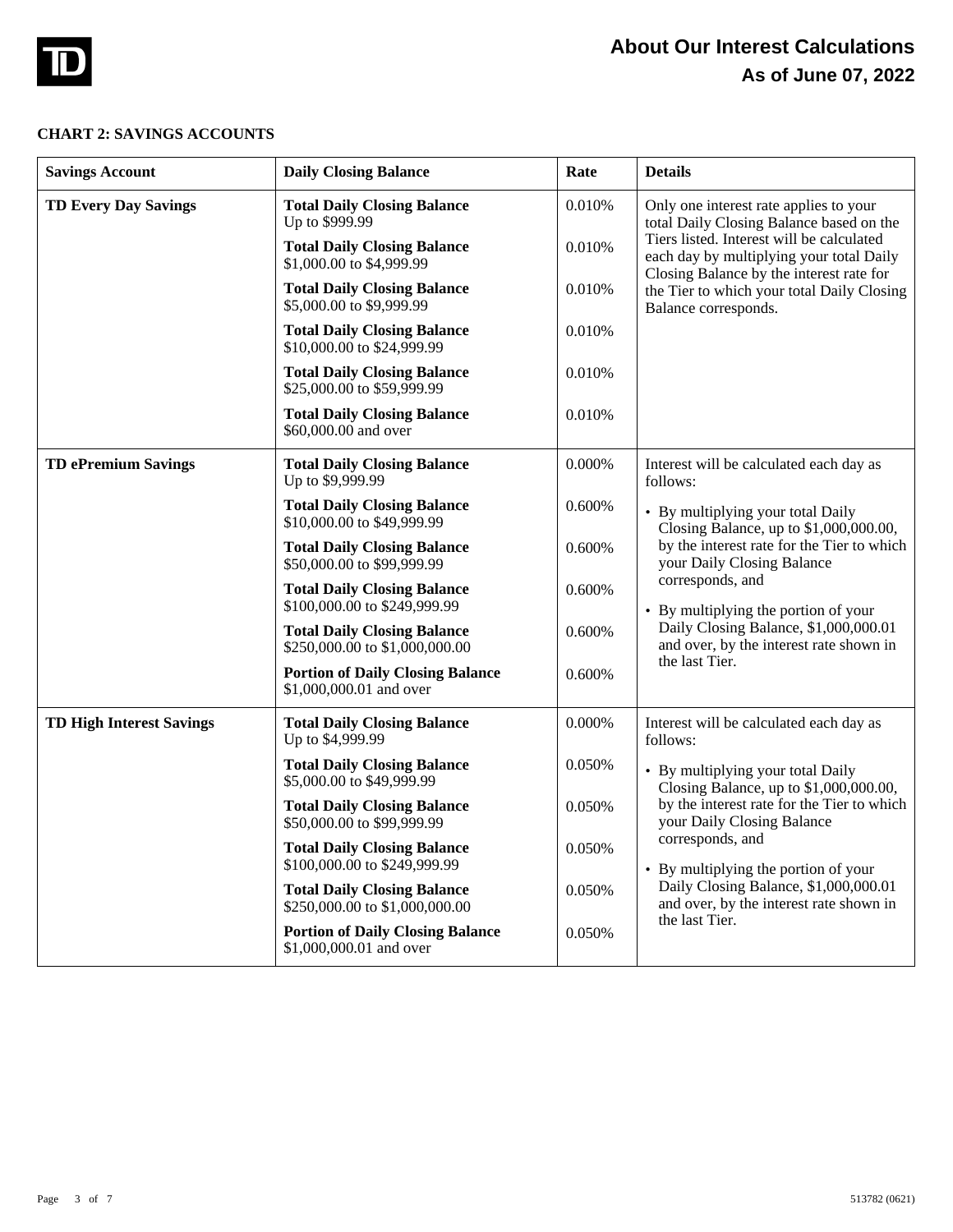

#### **CHART 3: U.S. DOLLAR ACCOUNTS**

| <b>U.S. Dollar Account</b>          | <b>Daily Closing Balance</b>                                          | Rate   | <b>Details</b>                                                                                                                      |
|-------------------------------------|-----------------------------------------------------------------------|--------|-------------------------------------------------------------------------------------------------------------------------------------|
| <b>Borderless Plan</b>              | <b>Portion of Daily Closing Balance</b><br>Up to \$499.99             | 0.000% | Different interest rates apply to different<br>portions of your Daily Closing Balance                                               |
|                                     | <b>Portion of Daily Closing Balance</b><br>\$500.00 to \$999.99       | 0.000% | based on the Tiers listed. Interest will be<br>calculated each day by multiplying the<br>interest rate for each Tier by the portion |
|                                     | <b>Portion of Daily Closing Balance</b><br>\$1,000.00 to \$2,999.99   | 0.000% | of your Daily Closing Balance in that<br>Tier.                                                                                      |
|                                     | <b>Portion of Daily Closing Balance</b><br>\$3,000.00 to \$4,999.99   | 0.000% | Interest is paid in the currency of the<br>Account.                                                                                 |
|                                     | <b>Portion of Daily Closing Balance</b><br>\$5,000.00 to \$9,999.99   | 0.000% |                                                                                                                                     |
|                                     | <b>Portion of Daily Closing Balance</b><br>\$10,000.00 to \$24,999.99 | 0.000% |                                                                                                                                     |
|                                     | <b>Portion of Daily Closing Balance</b><br>\$25,000.00 to \$59,999.99 | 0.000% |                                                                                                                                     |
|                                     | <b>Portion of Daily Closing Balance</b><br>\$60,000.00 and over       | 0.000% |                                                                                                                                     |
| <b>U.S. Daily Interest Chequing</b> | <b>Portion of Daily Closing Balance</b><br>Up to \$499.99             | 0.010% | Different interest rates apply to different<br>portions of your Daily Closing Balance                                               |
|                                     | <b>Portion of Daily Closing Balance</b><br>\$500.00 to \$999.99       | 0.010% | based on the Tiers listed. Interest will be<br>calculated each day by multiplying the<br>interest rate for each Tier by the portion |
|                                     | <b>Portion of Daily Closing Balance</b><br>\$1,000.00 to \$2,999.99   | 0.010% | of your Daily Closing Balance in that<br>Tier.<br>Interest is paid in the currency of the<br>Account.                               |
|                                     | <b>Portion of Daily Closing Balance</b><br>\$3,000.00 to \$4,999.99   | 0.010% |                                                                                                                                     |
|                                     | <b>Portion of Daily Closing Balance</b><br>\$5,000.00 to \$9,999.99   | 0.010% |                                                                                                                                     |
|                                     | <b>Portion of Daily Closing Balance</b><br>\$10,000.00 to \$24,999.99 | 0.010% |                                                                                                                                     |
|                                     | <b>Portion of Daily Closing Balance</b><br>\$25,000.00 to \$59,999.99 | 0.010% |                                                                                                                                     |
|                                     | <b>Portion of Daily Closing Balance</b><br>\$60,000.00 and over       | 0.010% |                                                                                                                                     |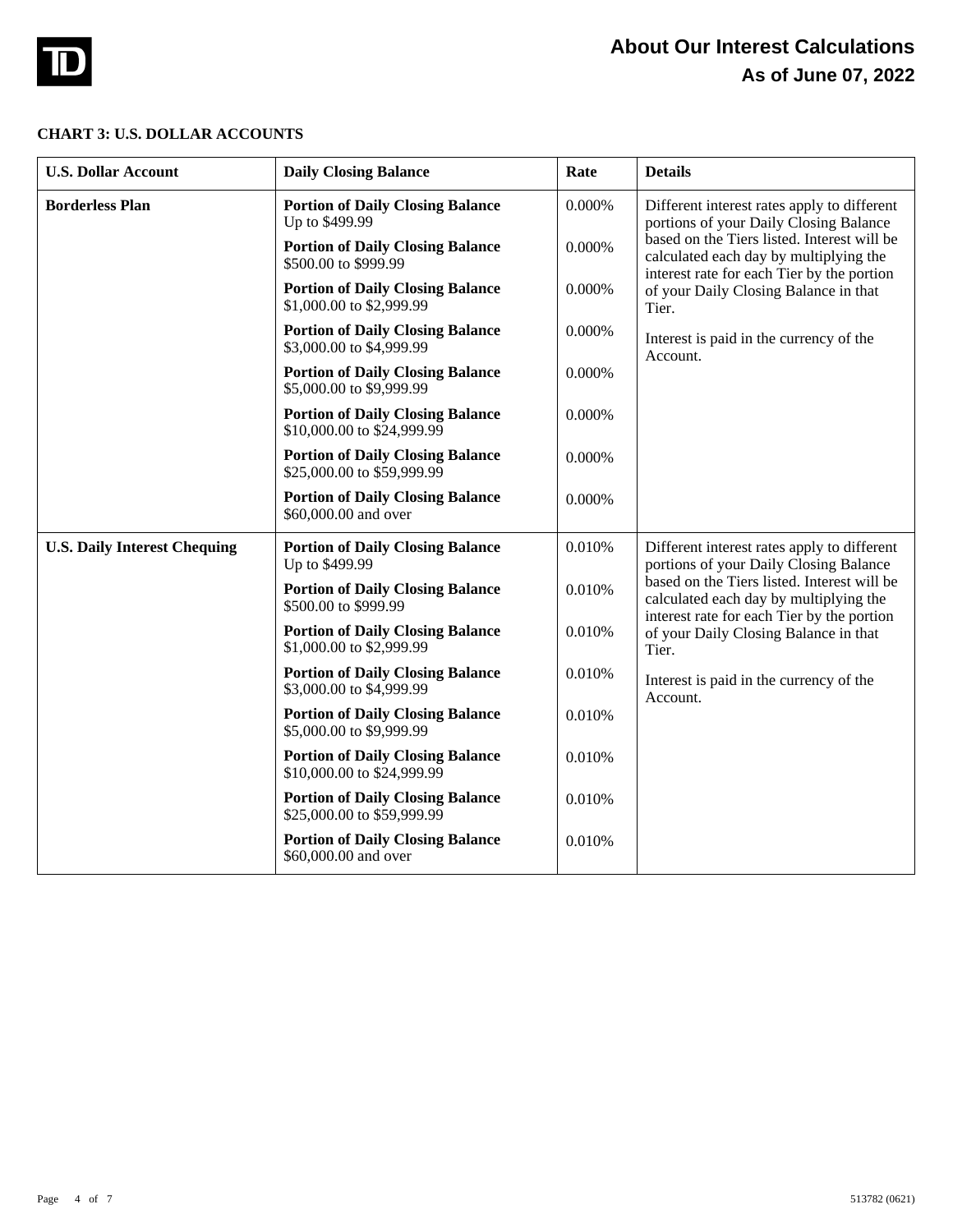

# **About Our Interest Calculations As of June 07, 2022**

## **CHART 4: TD WEALTH PRIVATE BANKING ACCOUNTS**

| <b>Account</b>                         | <b>Daily Closing Balance</b>                                                | Rate   | <b>Details</b>                                                                                                                             |
|----------------------------------------|-----------------------------------------------------------------------------|--------|--------------------------------------------------------------------------------------------------------------------------------------------|
| Chequing Account <sup>c</sup>          | No tiers                                                                    | 0.000% | N/A                                                                                                                                        |
| <b>Savings Account<sup>c</sup></b>     | <b>Total Daily Closing Balance</b><br>Up to \$9,999.99                      | 0.050% | Interest will be calculated each day as<br>follows:                                                                                        |
|                                        | <b>Total Daily Closing Balance</b><br>\$10,000.00 to \$49,999.99            | 0.050% | • By multiplying your total Daily<br>Closing Balance, up to \$999,999.99, by                                                               |
|                                        | <b>Total Daily Closing Balance</b><br>\$50,000.00 to \$99,999.99            | 0.050% | the interest rate for the Tier to which<br>your Daily Closing Balance                                                                      |
|                                        | <b>Total Daily Closing Balance</b><br>\$100,000.00 to \$499,999.99          | 0.050% | corresponds, and<br>• By multiplying the portion of your                                                                                   |
|                                        | <b>Total Daily Closing Balance</b><br>\$500,000.00 to \$999,999.99          | 0.050% | Daily Closing Balance, between<br>\$1,000,000.00 to \$5,000,000.00, by the<br>interest rate shown in the second last                       |
|                                        | <b>Portion of Daily Closing Balance</b><br>\$1,000,000.00 to \$5,000,000.00 | 0.050% | Tier, and                                                                                                                                  |
|                                        | <b>Portion of Daily Closing Balance</b><br>\$5,000,000.01 and over          | 0.050% | • By multiplying the portion of your<br>Daily Closing Balance, \$5,000,000.01<br>and over, by the interest rate shown in<br>the last Tier. |
| <b>U.S. Dollar Account<sup>c</sup></b> | <b>Portion of Daily Closing Balance</b><br>Up to \$499.99                   | 0.010% | Different interest rates apply to different<br>portions of your Daily Closing Balance                                                      |
|                                        | <b>Portion of Daily Closing Balance</b><br>\$500.00 to \$999.99             | 0.010% | based on the Tiers listed. Interest will be<br>calculated each day by multiplying the<br>interest rate for each Tier by the portion        |
|                                        | <b>Portion of Daily Closing Balance</b><br>\$1,000.00 to \$2,999.99         | 0.010% | of your Daily Closing Balance in that<br>Tier.<br>Interest is paid in the currency of the<br>Account.                                      |
|                                        | <b>Portion of Daily Closing Balance</b><br>\$3,000.00 to \$4,999.99         | 0.010% |                                                                                                                                            |
|                                        | <b>Portion of Daily Closing Balance</b><br>\$5,000.00 to \$9,999.99         | 0.010% |                                                                                                                                            |
|                                        | <b>Portion of Daily Closing Balance</b><br>\$10,000.00 to \$24,999.99       | 0.010% |                                                                                                                                            |
|                                        | <b>Portion of Daily Closing Balance</b><br>\$25,000.00 to \$59,999.99       | 0.010% |                                                                                                                                            |
|                                        | <b>Portion of Daily Closing Balance</b><br>\$60,000.00 and over             | 0.010% |                                                                                                                                            |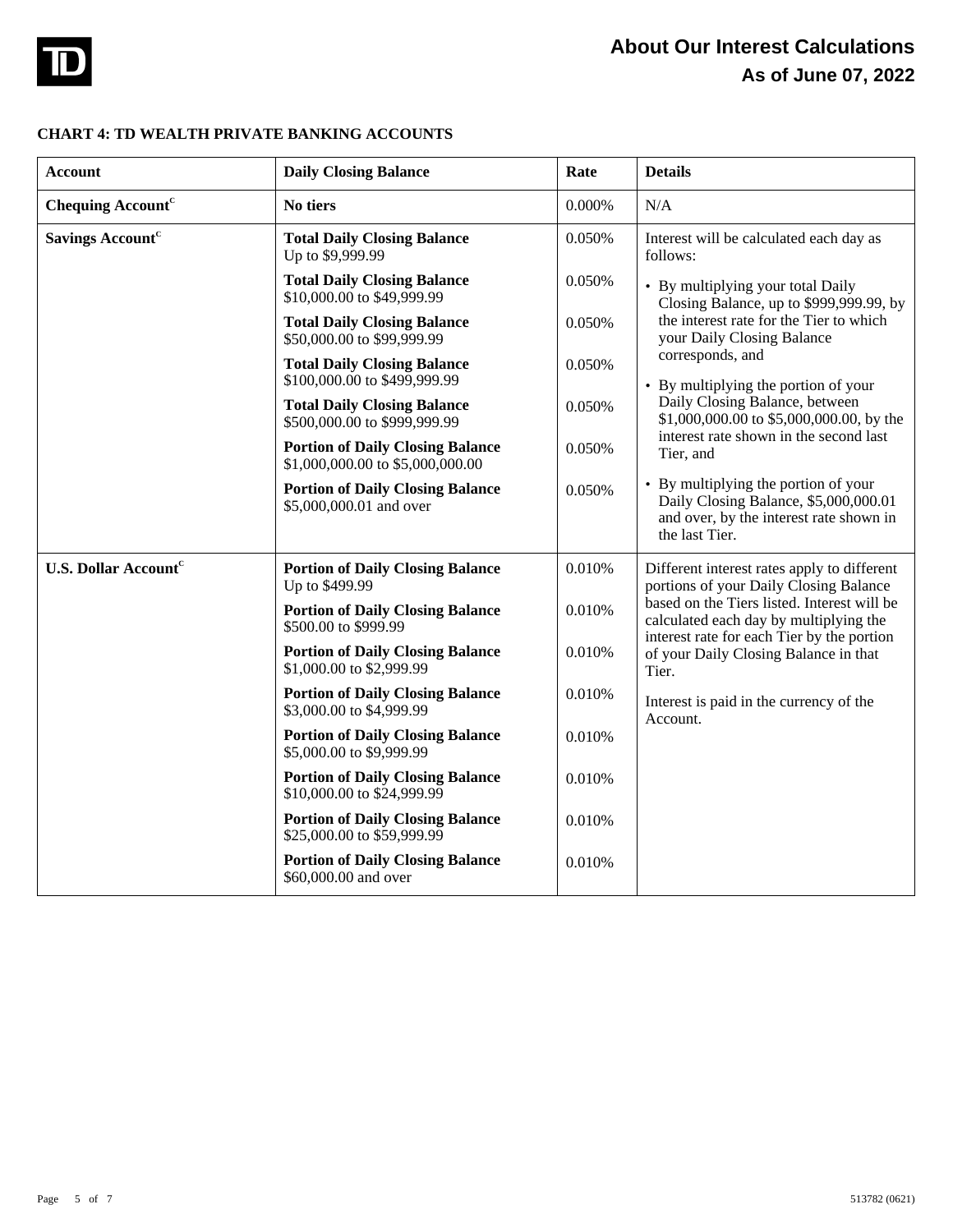

# **CHART 5: ACCOUNTS NO LONGER FOR SALE**

| <b>Account</b>                                                                  | <b>Daily Closing Balance</b>                                                                                                                                                                                                                                                                                                       | Rate                                                                      | <b>Details</b>                                                                                                                                                                                                                                                                                                                                                                                                                                                                                                                                                                                                                                                                                                                            |
|---------------------------------------------------------------------------------|------------------------------------------------------------------------------------------------------------------------------------------------------------------------------------------------------------------------------------------------------------------------------------------------------------------------------------|---------------------------------------------------------------------------|-------------------------------------------------------------------------------------------------------------------------------------------------------------------------------------------------------------------------------------------------------------------------------------------------------------------------------------------------------------------------------------------------------------------------------------------------------------------------------------------------------------------------------------------------------------------------------------------------------------------------------------------------------------------------------------------------------------------------------------------|
| Plan $60^{\text{B}}$<br>Preferred Chequing <sup>D</sup><br><b>Value Account</b> | No tiers                                                                                                                                                                                                                                                                                                                           | 0.000%                                                                    | N/A                                                                                                                                                                                                                                                                                                                                                                                                                                                                                                                                                                                                                                                                                                                                       |
| <b>Companion Savings®</b>                                                       | <b>Portion of Daily Closing Balance</b><br>Up to \$4,999.99<br><b>Portion of Daily Closing Balance</b><br>\$5,000.00 and over                                                                                                                                                                                                      | 0.010%<br>0.010%                                                          | Different interest rates apply to different<br>portions of your Daily Closing Balance<br>based on the Tiers listed. Interest will be<br>calculated each day by multiplying the<br>interest rate for each Tier by the portion<br>of your Daily Closing Balance in that<br>Tier.                                                                                                                                                                                                                                                                                                                                                                                                                                                            |
| <b>TD Premium Bonus</b>                                                         | <b>Total Daily Closing Balance</b><br>Up to \$24,999.99<br><b>Total Daily Closing Balance</b><br>\$25,000.00 to \$59,999.99<br><b>Total Daily Closing Balance</b><br>\$60,000.00 and over                                                                                                                                          | 0.010%<br>0.010%<br>0.010%<br>(plus<br>bonus<br>interest of<br>$0.050\%)$ | Only one interest rate applies to your<br>Daily Closing Balance based on the Tiers<br>listed. Interest will be calculated each day<br>by multiplying your total Daily Closing<br>Balance by the interest rate for the Tier to<br>which your total Daily Closing Balance<br>corresponds.<br>Bonus Interest: On any day when your<br>Daily Closing Balance is \$60,000.00 or<br>more, a bonus interest of 0.050% is<br>calculated on your lowest Daily Closing<br>Balance for each month and paid to the<br>account on the last Business Day in June<br>of each year. Bonus interest accrues but<br>is not compounded until paid.<br>To earn any interest, the account must<br>remain open for at least 90 days before<br>the payment date. |
| <b>TD Premium Savings</b>                                                       | No tiers                                                                                                                                                                                                                                                                                                                           | 0.010%                                                                    | We calculate interest each month based<br>on the lowest Daily Closing Balance. We<br>pay interest on the last Business Day of<br>April and October.<br>To earn any interest, the account must<br>stay open for one full calendar month<br>before the payment date.                                                                                                                                                                                                                                                                                                                                                                                                                                                                        |
| <b>Tier Savings</b>                                                             | <b>Total Daily Closing Balance</b><br>Up to \$2,999.99<br><b>Total Daily Closing Balance</b><br>\$3,000.00 to \$4,999.99<br><b>Total Daily Closing Balance</b><br>\$5,000.00 to \$9,999.99<br><b>Total Daily Closing Balance</b><br>\$10,000.00 to \$24,999.99<br><b>Total Daily Closing Balance</b><br>\$25,000.00 to \$59,999.99 | 0.010%<br>0.010%<br>0.010%<br>0.010%<br>0.010%                            | Interest will be calculated each day as<br>follows:<br>• By multiplying your total Daily<br>Closing Balance, up to \$59,999.99, by<br>the interest rate for the Tier to which<br>your Daily Closing Balance<br>corresponds, and<br>• By multiplying the portion of your<br>Daily Closing Balance, between<br>\$60,000.00 to \$99,999.99, by the<br>interest rate shown in the second last<br>Tier, and                                                                                                                                                                                                                                                                                                                                    |
|                                                                                 | <b>Portion of Daily Closing Balance</b><br>\$60,000.00 to \$99,999.99<br><b>Portion of Daily Closing Balance</b><br>\$100,000.00 and over                                                                                                                                                                                          | 0.010%<br>0.010%                                                          | • By multiplying the portion of your<br>Daily Closing Balance, \$100,000.00<br>and over, by the interest rate shown in<br>the last Tier.                                                                                                                                                                                                                                                                                                                                                                                                                                                                                                                                                                                                  |